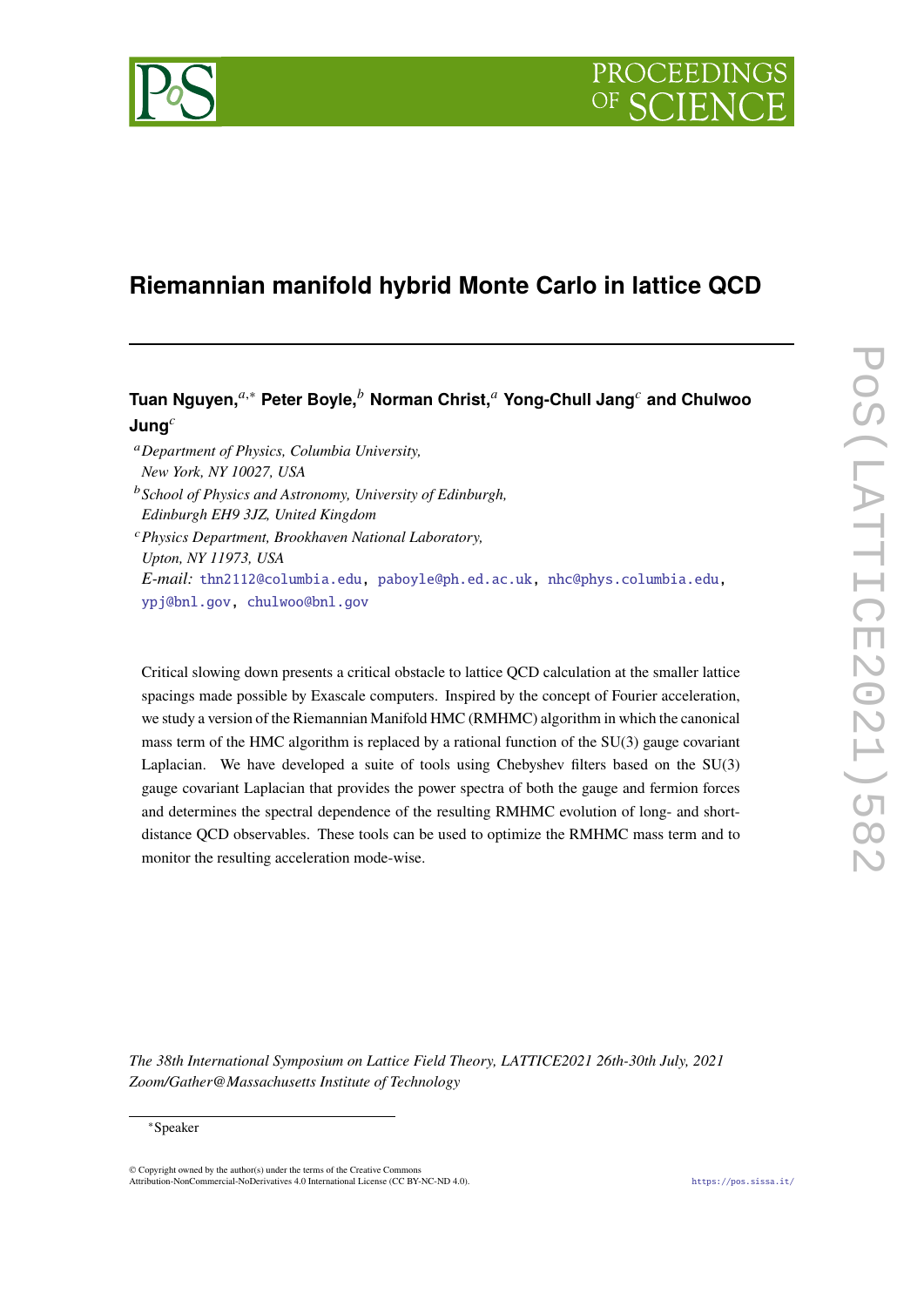### **1. Introduction**

Overcoming critical slowing down is a crucial objective of modern lattice computations. The problem of critical slowing down stems from the increasing range of distance or energy scales that must be accommodated in the usual Markov-chain gauge-evolution algorithms as the continuum limit is approached. This problem is made worse by the inherent non-renormalizability of the favored Hybrid Monte Carlo (HMC) algorithm [\[1\]](#page-6-0). For free fields, we expect for fixed physical lattice size but with decreasing lattice spacing  $a$  that non-local observables will decorrelate after integrating over a physical trajectory length [\[2\]](#page-6-1). Because of the higher frequency modes the trajectory step size must scale with the lattice spacing  $a$ , meaning the naive autocorrelation time scales as  $a^{-1}$ . However, Lüscher and Schaefer present evidence that the true autocorrelation time of these observables scales as  $a^{-2}$  [\[3\]](#page-6-2) and suggest that this Langevin-like behavior results from the non-renormalizability of the HMC algorithm.

The goal of Fourier acceleration is to modify the kinetic energy term in the molecular dynamics Hamiltonian with a coordinate-dependent mass term such that the low modes move at a higher MD velocity. In certain systems, a coordinate-dependent mass term can be chosen such that all modes move at the same velocity and critical slowing down is eliminated. For example, consider a lattice pure  $U(1)$  gauge theory in the continuum limit. Substituting the gauge links with gauge fields via  $U_{\mu}(x) = \exp(iA_{\mu}(x)/\sqrt{2\beta})$  and changing the MD mass term to be  $\mathcal{M} = (1 - \kappa) - \kappa \partial^2$  the MD Hamiltonian becomes

$$
\mathcal{H} = \frac{1}{2} P_{\mu} \left[ (1 - \kappa) - \kappa \partial^2 \right]^{-1} P_{\mu} + \frac{1}{2} A_{\mu} (\partial_{\mu} \partial_{\nu} - \delta_{\mu \nu} \partial^2) A_{\nu} + O(1/\beta) \,. \tag{1}
$$

Since the gauge fields are abelian, MD updates on the gauge links commute with gauge transformations, and thus we are free to fix the system to Lorenz gauge. Therefore the gauge modes are simply plane waves that evolve as  $d^2 \tilde{A}_{\mu}(k) / d\tau^2 = -\omega^2(k) \tilde{A}_{\mu}(k)$  with characteristic frequency

$$
\omega^{2}(k) = \frac{k^{2}}{1 - \kappa + \kappa k^{2}}.
$$
 (2)

In the limit  $\kappa \to 1$ , all modes move with the same velocity and the modified HMC is fully accelerated. [\[4\]](#page-6-3) This same choice of mass term may also accelerate  $\phi^4$  theories in the perturbative limit since the eigenmodes of the system are still approximately plane waves, meaning one can tune the mode-dependence of the mass term to achieve approximate Fourier acceleration. [\[5\]](#page-6-4)

The situation is more complicated when we try to accelerate the HMC for lattice QCD since the theory is non-abelian and non-perturbative. We can parameterize the coordinate dependent mass term as a function of the SU(3) gauge-covariant Laplace operator in order to maintain the gauge invariance of the MD Hamiltonian. However, in order to use the eigenmodes of the covariant Laplace operator to tune the mass term for Fourier acceleration we must show that the eigenmodes of the theory have sufficient overlap with the covariant Laplace eigenmodes. As we will show, when projected onto the subspace of Laplace eigenvectors whose eigenvalues lie in a narrow interval  $[\lambda - \Delta \lambda/2, \lambda + \Delta \lambda/2]$  the size of the HMC force that results from the gauge action is nearly linear with respect to  $\lambda$ . Additionally, we will show that an extension of Fourier acceleration for nonabelian pure gauge theories, the Riemannian Manifold HMC (RMHMC) algorithm, is capable of moving certain long-distance observables faster than the naive HMC, indicating some level of Fourier acceleration of the theory.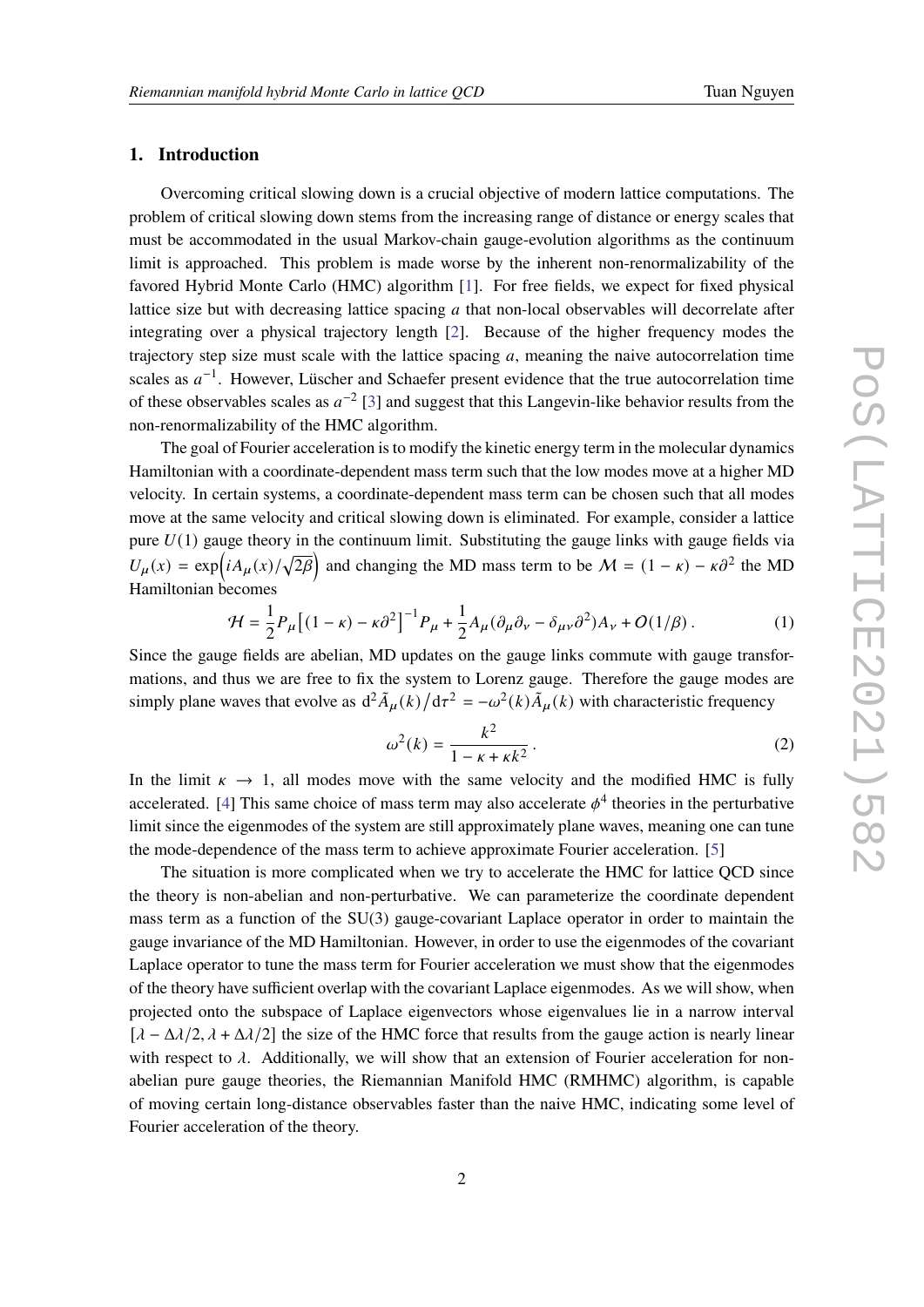

## <span id="page-2-0"></span>**2. The HMC Gauge Force Power Spectrum**

**Figure 1:** The power spectrum per mode of the gauge force for various lattice actions is plotted with respect to the eigenvalues corresponding to each eigenmode of the normalized covariant Laplace operator. The inverse lattice spacings of each action are  $a^{-1} = 2$  GeV for the DBW2 action,  $a^{-1} = 270$  GeV for the Wilson  $\beta = 10$  action, and  $a^{-1} = 3.6$  GeV for the Wilson  $\beta = 6.4$  action. We cut off the plot for very low and very high eigenvalues of the normalized covariant Laplace operator because there are too few covariant Laplace modes corresponding to these eigenvalues to accurately measure the power spectrum.

In order to show that the eigenmodes of the covariant Laplace operator can be used to Fourier accelerate the HMC algorithm, we calculate the spectral dependence of the naive HMC gauge force per mode with respect to the eigenvalues of the normalized covariant Laplace operator  $-\nabla_G^2/(4d)$ where  $\nabla_G^2$  is defined in the adjoint representation as

$$
\nabla_G^2 \phi(x) = \sum_{\mu}^{d} \left[ U_{\mu}(x) \phi(x + \mu) U_{\mu}^{\dagger}(x) + U_{\mu}(x - \mu)^{\dagger} \phi(x - \mu) U_{\mu}^{\dagger}(x - \mu) - 2\phi(x) \right].
$$
 (3)

We note that the covariant Laplace operator explicitly depends on the gauge links, which can cause subtle complications that will be addressed later when we present the Riemannian Manifold HMC algorithm.

We define a bandpass filter  $\mathcal{B}(\lambda) \approx P_{\lambda,\Delta\lambda} \left[ -\nabla_G^2/16 \right]$  that approximates a projection operator onto a narrow range of eigenvalues of  $-\nabla_G^2/16$  with a sum of Chebyshev polynomials:  $\mathcal{B}(\lambda)$  =  $\sum c_i T_i [-\nabla_G^2/16]$ . Using this bandpass filter, we project the gauge force  $F_G = -\partial S[U]/\partial U_\mu(x)$ (where  $\partial/\partial U_\mu$  represents the conventional derivative with respect to the group parameters resulting in the left multiplication of the link matrix  $U_{\mu}$  by the group generators) onto a narrow interval of eigenvalues near  $\lambda$  to extract the contributions from covariant Laplace eigenmodes corresponding to those eigenvalues. We calculate the power spectrum of the gauge force per mode as

$$
\langle F_G|\mathcal{B}(\lambda)|F_G\rangle \int \text{Tr}[\mathcal{B}(\lambda)].\tag{4}
$$

The gauge force power spectrum per mode is plotted in Figure [1](#page-2-0) for various lattice actions. The power spectrum is a relative measure of how quickly an eigenmode of the covariant Laplace operator would move after integrating a small trajectory time step. For the pure  $U(1)$  gauge theory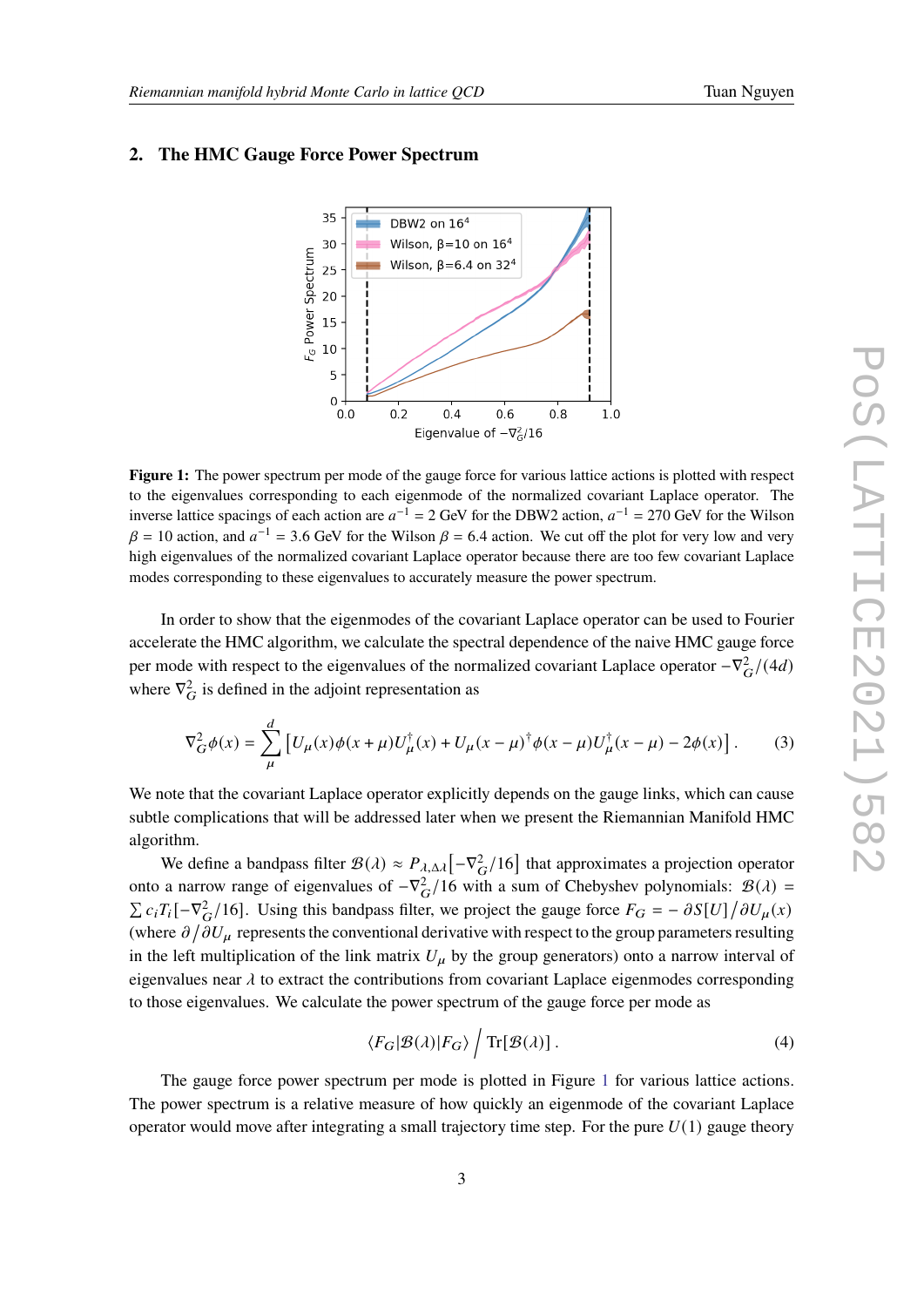for example, the power spectrum is a linear function of the wavenumber squared. From Figure [1](#page-2-0) we see that power spectrum is surprisingly nearly linear with respect to the eigenvalue of  $-\nabla_G^2/16$ for all actions, which confirms that the eigenmodes of the gauge action are approximately covariant Laplace eigenmodes.

#### **3. The RMHMC Algorithm**

The Riemannian manifold HMC (RMHMC) is a class of Fourier accelerated HMC algorithms where we add a coordinate dependent mass term that depends on the covariant Laplace operator. The full Hamiltonian is given by

$$
\mathcal{H} = \frac{1}{2} \operatorname{Tr} \left\{ P_{\mu}^{\dagger}(x) \left[ \mathcal{M} \left( -\nabla_{G}^{2} / 16 \right) \right]^{-1} P_{\mu}(x) \right\} + S \left[ U_{\mu}(x) \right] + \log |\mathcal{M}| \tag{5}
$$

The addition of the log |M| term is required in order to cancel the additional force  $F_M$  =  $-Tr\{P^{\dagger}[\partial M^{-1}/\partial U_{\mu}(x)]P\}$  caused by the dependence of the mass term on the gauge links. This additional term in the Hamiltonian will be realized by adding auxiliary fields and auxiliary conjugate momenta. A further complication is the nonseparability of the Hamiltonian, which requires an implicit leap-frog integration scheme.[\[6\]](#page-6-5)

In Duane et al., they consider a simple mass term that is linear in the gauge-invariant Laplacian. [\[4\]](#page-6-3) Our initial studies of this simple mass term show little if any reduction in autocorrelation. We therefore consider more general sums of rational functions of the covariant Laplace operator to parameterize our mass term:

$$
\mathcal{M} = \left[ c + \sum_{i=1}^{N} \frac{a_{0,i} + a_{1,i}(-\nabla_G^2/16)}{b_{0,i} + b_{1,i}(-\nabla_G^2/16) + (-\nabla_G^2/16)^2} \right]^{-2}.
$$
 (6)

For our current study we did not pursue a full-length autocorrelation study between the naive HMC and the RMHMC. Instead, we investigate whether or not the RMHMC is able to move longdistance observables further than the naive HMC, allowing us to more quickly probe whether we have indeed Fourier accelerated the theory. We chose to study changes in the Wilson flowed energy between the two algorithms, since Wilson flowed observables are sensitive to length-scales on the order of the square root of the flow time. [\[7\]](#page-6-6)

As a preliminary test of the correlation between the Laplace eigenmodes with small eigenvalues and the long-distance physics measured by the Wilson flowed energy at large flow time, we examine how sensitive the Wilson flowed energy is to perturbations to the gauge links by specific covariant Laplace modes. We compare the naive HMC algorithm to an RMHMC algorithm with a mass term that is hand-tuned to approximate the spectral dependence of the gauge force term while remaining easy to invert. For the Wilson action, we consider an additional RMHMC mass term that is fitted as a sum of many rational functions to match the spectral dependence of the gauge force, which should theoretically give optimal acceleration.

For each algorithm, we generate random conjugate momenta as if initiating an HMC trajectory with a heatbath, but then use the bandpass filters from before to project these momenta onto a narrow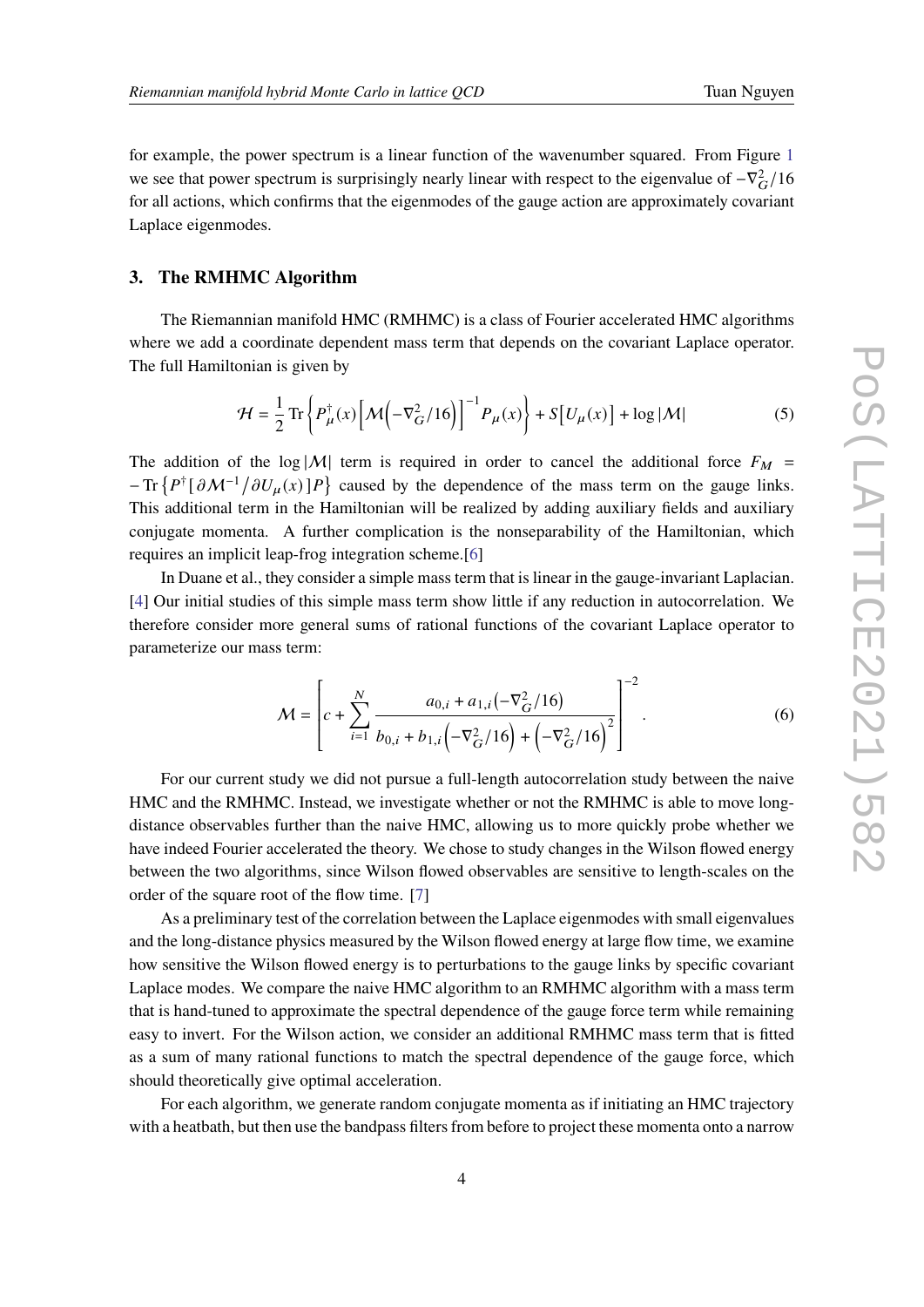$1e$ 



<span id="page-4-0"></span>

**Figure 2:** The change in Wilson flowed energy (flow time of 8) after a single HMC leapfrog integration step of 10−<sup>4</sup> MD time units with injected conjugate momenta projected onto specific covariant Laplace eigenmodes. All algorithms have the largest change in Wilson flowed energy after injecting low modes. All calculations are done with a DBW2 action with  $a^{-1} = 2$  GeV on a 16<sup>4</sup> lattice.

range of covariant Laplace eigenvalues. Since the HMC heatbath depends on the mass term for the generation of random conjugate momenta, the RMHMC algorithm will generate larger momenta corresponding to low covariant Laplace eigenmodes. We then inject these filtered momenta into a short HMC trajectory and measure the change in the Wilson flowed energy. As shown in Figure [2,](#page-4-0) the Wilson flowed energy is pushed further by the RMHMC algorithms compared to the naive HMC during a single, short HMC integration step after injecting momenta corresponding to low modes, which indicates that the covariant Laplace eigenmodes with small eigenvalues are highly correlated with long-distance scales.

<span id="page-4-1"></span>

**Figure 3:** The change in Wilson flowed energy from that of the initial configuration after a single HMC or RMHMC trajectory versus the number of MD integration steps in that trajectory. The left plot is run with a DBW2 action with  $a^{-1} = 2$  GeV on a 16<sup>4</sup> lattice, while the right plot is run with a Wilson action with  $\beta = 6.4$ and  $a^{-1}$  = 3.6 GeV on a 32<sup>4</sup> lattice. Due to working on a larger lattice for  $\beta$  = 6.4, we double the flow time to 16 for the right plot.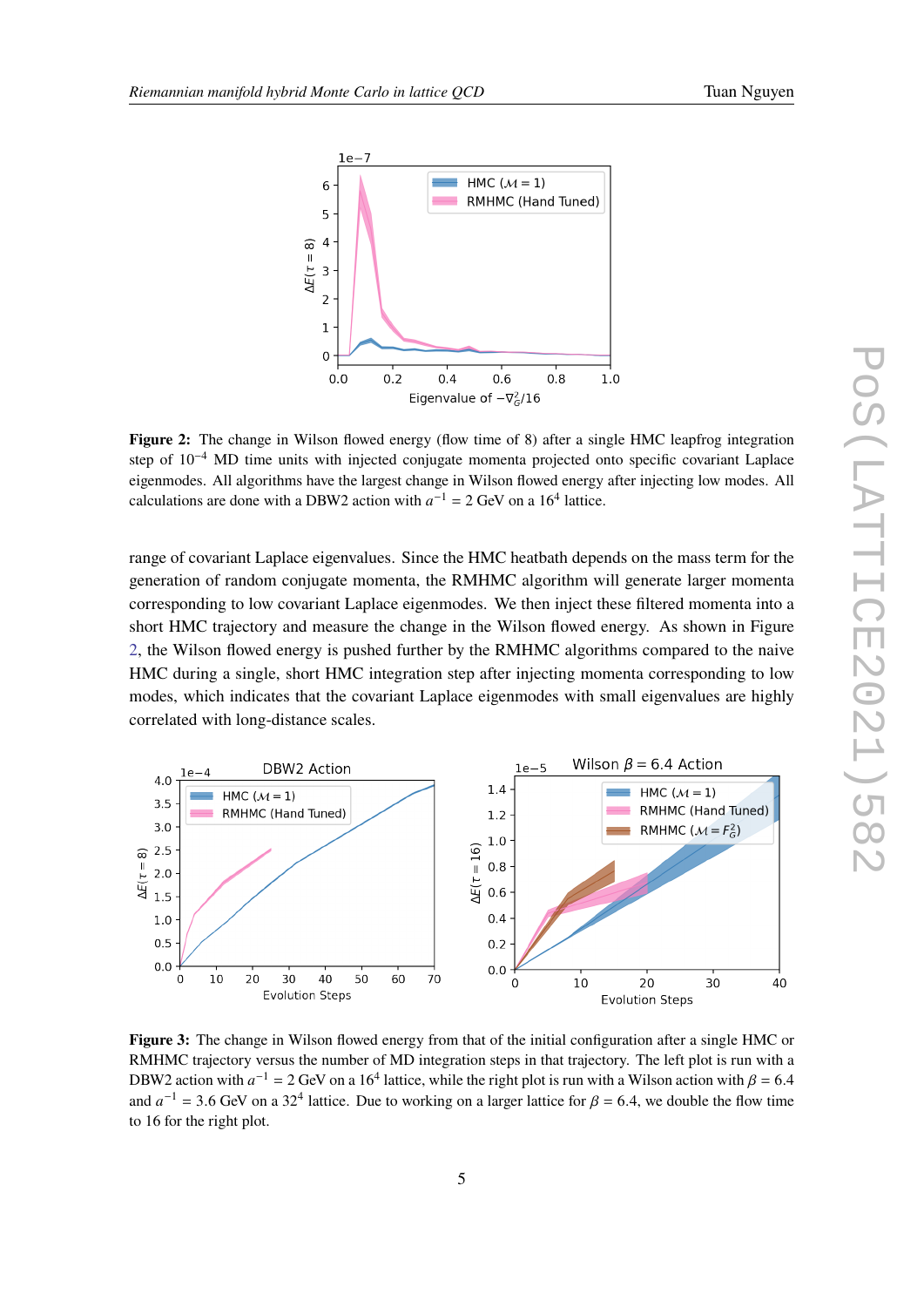Finally, we plot the change in the Wilson flowed energy after a single trajectory as a function of the number of MD integration steps in that trajectory for each algorithm to see if the RMHMC algorithms indeed change the long-distance stucture of the gauge configurations faster than the naive HMC. For each of our algorithms, we tune the MD trajectory step size so that all algorithms give us similar accept/reject probabilities. Our results are shown in Figure [3](#page-4-1) for two actions, a DBW2 action with  $a^{-1} = 2$  GeV on a 16<sup>4</sup> lattice and a Wilson action with  $\beta = 6.4$  and  $a^{-1} = 3.6$  GeV on a  $32<sup>4</sup>$  lattice. For both actions, we see that the RMHMC algorithms are able to move the Wilson flowed energy about twice as fast in the first few MD evolution steps than the naive HMC, before slowing down to about the same rate of change as the naive HMC. Thus, we conclude that we are able to accelerate the low modes of the theory for the actions considered and that the RMHMC is effective at moving long-distance observables faster than the HMC at similar computation cost, *i.e.* with a similar number of integration steps at fixed acceptance.

## <span id="page-5-0"></span>**4. Conclusion and Next Steps**



**Figure 4:** The power spectrum per mode of the fermion force for various Iwasaki actions of different lattice sizes and coupling constants. Axes are the same as in Figure [1](#page-2-0)

In this work, we propose the RMHMC class of algorithms for Fourier accelerating the HMC algorithm by modifying the mass term in the MD Hamiltonian such that the low modes of the theory can be moved more quickly. By measuring the Wilson flowed energy, an observable that is sensitive to the long-distance structure of the gauge configurations, we have shown that the RMHMC algorithm is able to move these low modes in fewer evolutions steps than the naive HMC. Ultimately, we are interested in using the RMHMC with fermions. Applying the same techniques as before to measure the power spectrum of the fermion force per mode, we show in Figure [4](#page-5-0) that the fermion force has a milder spectral dependence than the gauge force, and it already moves low modes further than high modes. This is unsurprising since the fermion determinant is a highly non-local operator. We expect that the RMHMC can be applied to a hierarchical integration scheme where we separate the fermion force and the gauge force onto different integration levels, where we would only need the implicit integration scheme with the lower, gauge-only levels.